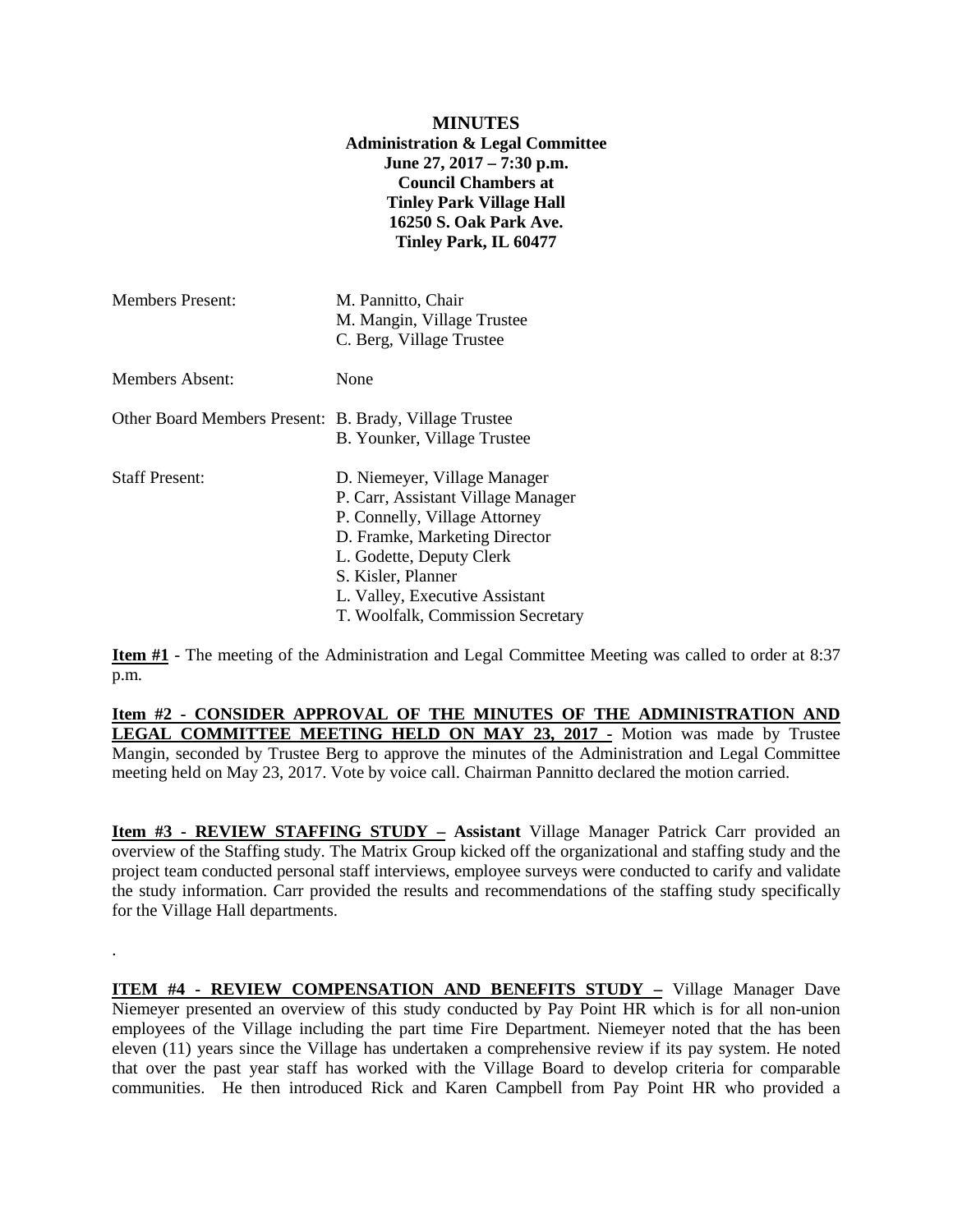# **Minutes Administration & Legal Committee Meeting June 27, 2017**

comprehensive review of the compensation and benefits study for Village employees and provided recommendations.

**ITEM #5 – DISCUSS FURTHER DEFINING CONSENT AGENDA ITEMS -** Village Attorney Pat Connelly spoke to the defining of consent agenda items and explained the process to the Committee. He suggested that a list of items to be placed on the consent agenda be provided to the Committee for review.

**ITEM #6 – DISCUSS RESIDENCY FOR VILLAGE EMPLOYEES -** Village Manager Dave Niemeyer noted that the residency requirement for Police Officers was recently eliminated from the police collective bargaining agreement and now required officers to live within thirty (30) miles of the Village (within Illinois). He seeks direction from the Board in eliminating the residency requirement for other employees'. He noted that there is an argument to be made that the Manager, Police Chief and Fire Chief should live in the community due to the nature of their positions and public safety. In light of the need to restart the recruitment process for a Community Development Director He stated the prior recruitment process for this position was not completed due to the top candidate turning down the job due to the residency requirement. Trustee Mangin believes that we should allow non residents in various positions, but include a restriction on the mileage. Trustee Pannitto favors the residency restriction with various positions. Trustee Berg approves of waiving the residency requirement.

**ITEM #7 – DISCUSS RELEASE OF REAL ESTATE – TINLEY DOWNES SUBDIVISION –** Village Attorney Pat Connelly and Planner Stephanie Kisler provided an overview of Tinley Downes Subdivision. This is an annexation and rezoning process. The project has been open for almost two years. A pond was built and services all storm water needs for the Tinley Park Downes residential subdivision. There are three lots that can now be developed as single family residential structures.

A motion was made by Trustee Mangin, seconded by Trustee Berg to present this to the Village Board. Vote by voice call. Chairman Pannitto declared the motion carried.

### **ITEM #8 – DISCUSS RELEASE OF REAL ESTATE – JOHN M. RAUHOFF SUBDIVISION –**

Planner Stephanie Kisler provided an overview of the transfer of deeds for small lots in the John M. Rauhoff Subdivision. These lots should be vacated and the Village should deed to the property the owners. The Village would like to formalize ownership of the lots.

A motion was made by Trustee Mangin, seconded by Trustee Berg to recommend formalizing ownership of lots in the subdivision. Vote by voice call. Chairman Pannitto declared the motion carried.

## **ITEM #9 – DISCUSS RESOLUTION REGARDING THE APPOINTMENT OF THE DELEGATE AND ALTERNATE DELEGATE TO THE INTERGOVERNMENTAL RISK MANAGEMENT**

**(IRMA) -** David Niemeyer explained that due to the fact that Gerry Horan is no longer a member of Village Staff, a new alternate representative to the IRMA Board of Directors needs to be named. Niemeyer suggested that the Acting Human Resources Director, Denise Maiolo, be named to this position. If the Committee recommends Maiolo to represent a resolution state her as alternate representative to the IRMA Board will be presented before the Village Board. A motion was made by Trustee Mangin, seconded by Trustee Berg to recommend Denise Maiolo as acting HR Director. Vote by voice call. Chairman Pannitto declared the motion carried.